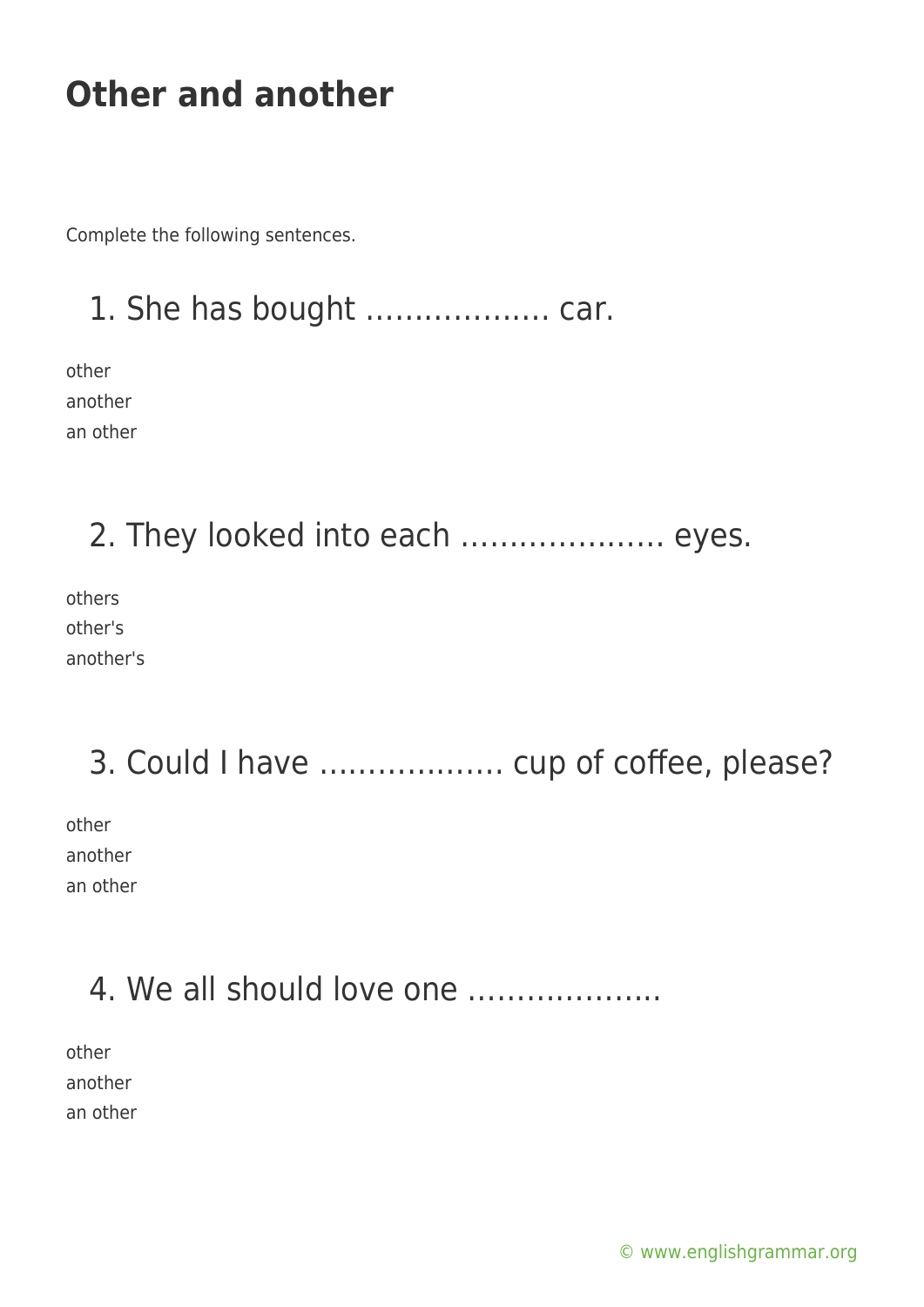5. The ……………… people haven't arrived.

other another an other

#### 6. Many ……………….. feel the same.

other others another

## 7. I've met James, but I haven't met the

other others

………………

8. She is staying here for ………………. few weeks.

other another others

[© www.englishgrammar.org](https://www.englishgrammar.org/)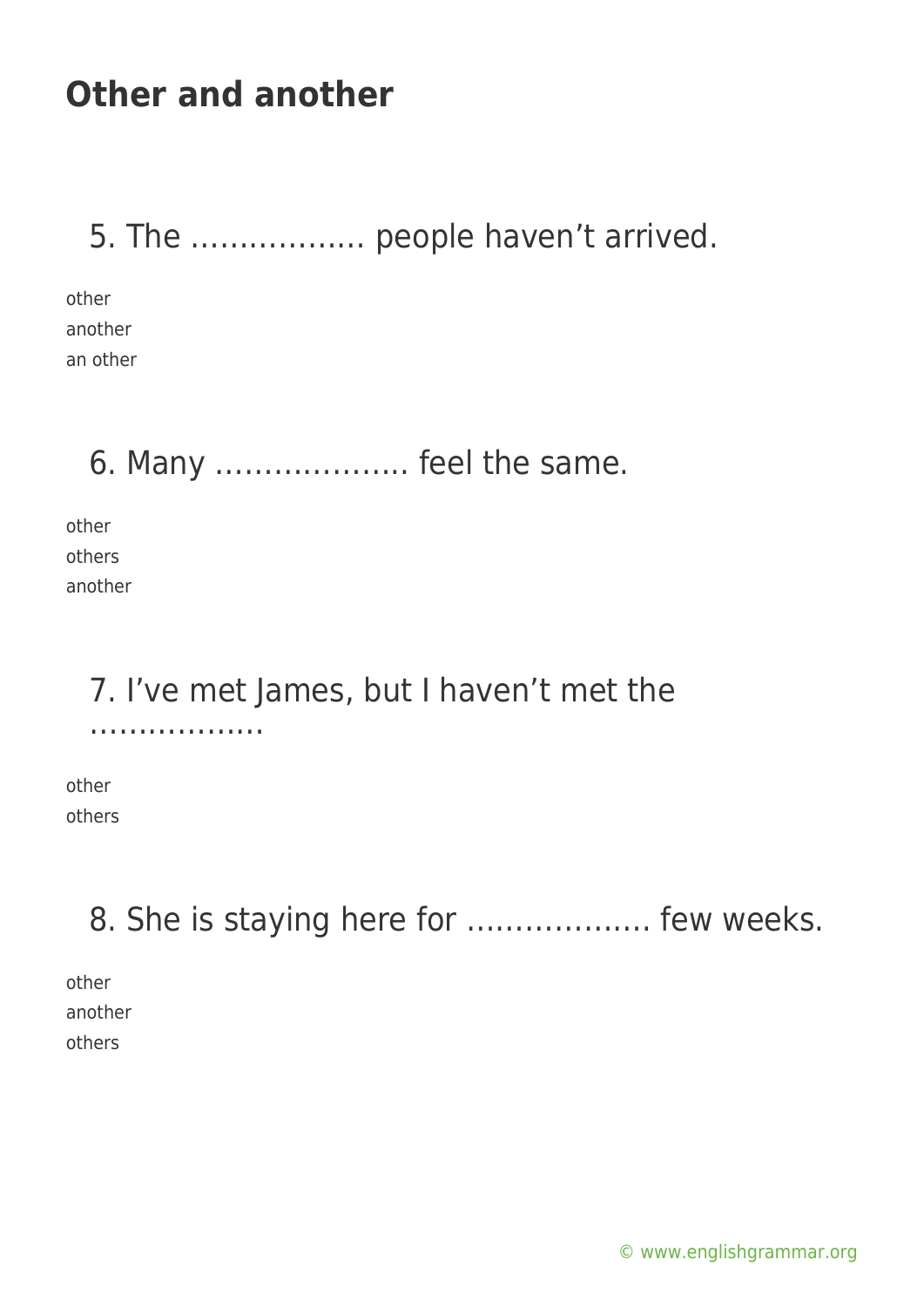#### 9. Why don't you think about …………………?

other another others

### 10. Where are the ................... photos?

other another others

#### Answers

- 1. She has bought another car.
- 2. They looked into each other's eyes.
- 3. Could I have another cup of coffee, please?
- 4. We all should love one another.
- 5. The other people haven't arrived.
- 6. Many others feel the same.
- 7. I've met James, but I haven't met the others.